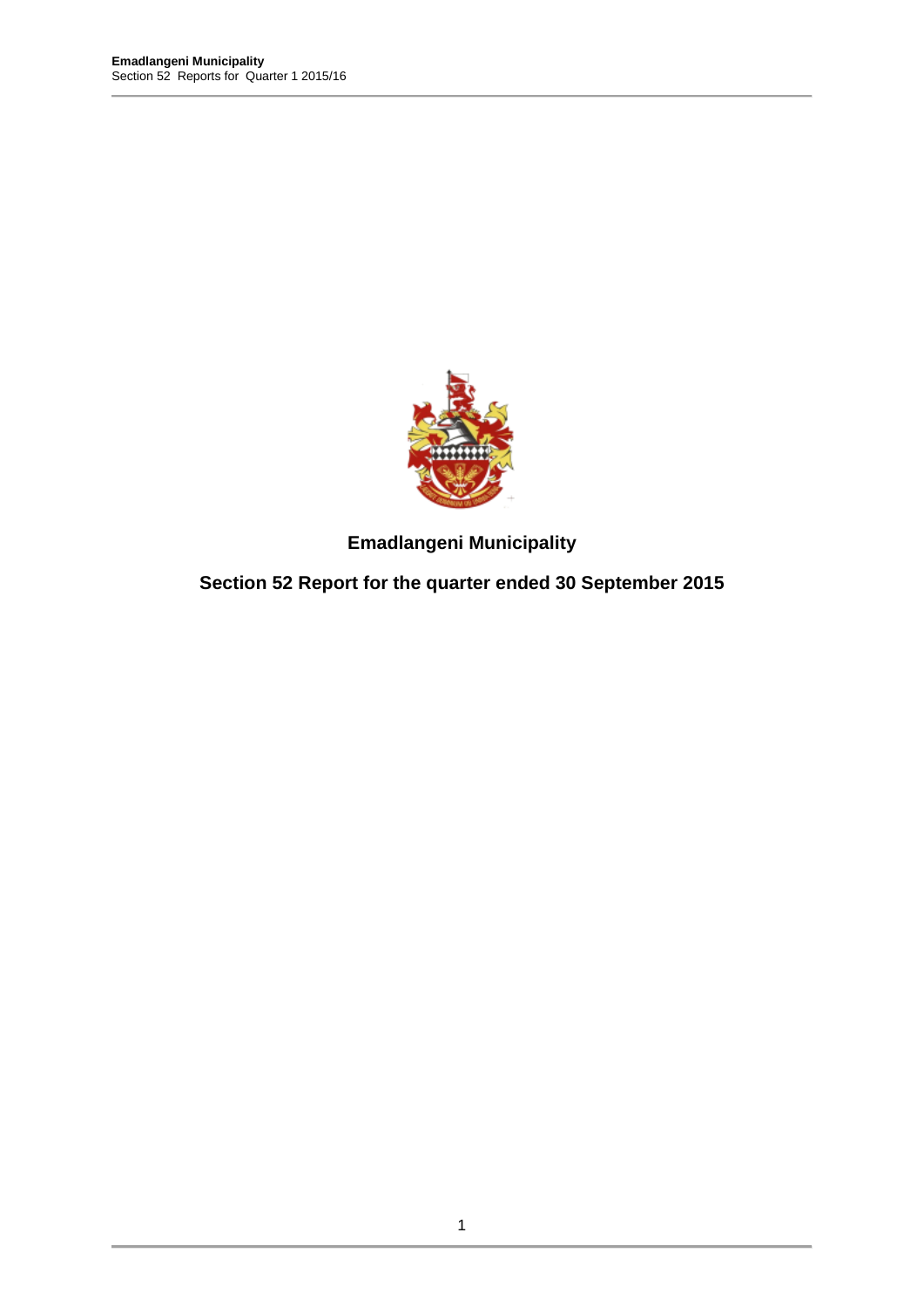## **TABLE OF CONTENTS**

|                                                                           | Page |
|---------------------------------------------------------------------------|------|
| <b>PART 1- IN YEAR REPORTING</b>                                          |      |
| Mayor's report                                                            | 3    |
| <b>Resolutions</b>                                                        | 4    |
| <b>Executive Summary</b>                                                  | 5    |
| In year budget statement tables                                           | 6    |
|                                                                           |      |
| <b>PART 2- SUPPORTING DOCUMENTATION</b>                                   |      |
| <b>Debtors Analysis</b>                                                   |      |
| <b>Creditors Analysis</b>                                                 | 8    |
| <b>Investment Portfolio</b>                                               | 9    |
| Allocation and grant receipts expenditure                                 | 10   |
| Councillor allowances and employee benefits                               |      |
| Material variances to the service delivery and budget implementation plan | 12   |
| Capital programme performance                                             | 13   |
| Municipal Manager's quality certification                                 | 14   |
|                                                                           |      |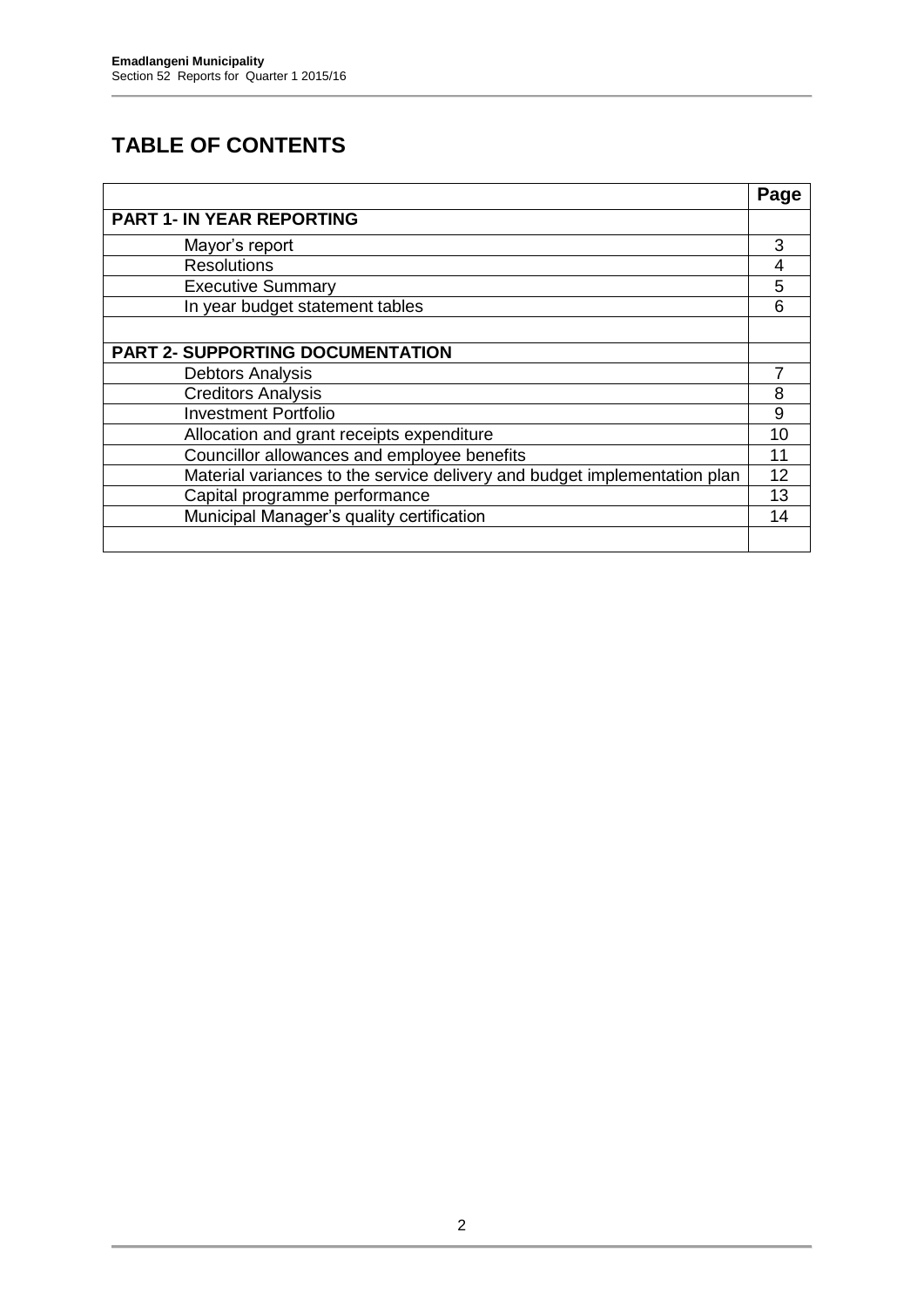## **MAYOR'S REPORT**

Councillors I present to you the first quarter report for the 2015/16 financial year on the implementation of the budget and the financial state of affairs of the municipality. The aforesaid budget is being implemented in line with the service delivery and budget implementation plan.

Revenue collection still remains as a challenge to the municipality due to the high unemployment and limited economic activity which characterizes the municipality. To this end debtors stood at R29 991 197 as at the end of September 2015 which is relatively high considering the size of the municipality. More effective and rigorous collection methods have to be employed to arrest the situation.

The municipality's revenue sources are limited and the municipality is mainly dependent on government grants capital expenditure more so. Municipal Infrastructure Grant is the main source of funding. Economic stimulation is of paramount importance in Emadlangeni in order to broaden the revenue base.

Property rates revenue contribute significantly to the limited revenue base, nevertheless, the municipality relies solely on ward 2 as far as property rates revenue is concerned. In light of the above the long term strategies should include making use of the vast land on the municipality's disposal in embarking on middle income housing projects on the periphery of the municipality's boundaries with Newcastle. By so doing the municipality's revenue base is increased in the form of property rates and increased economic activity.

The reports for the first quarter in overall depict a slow spending pattern. Improvements are envisaged in the  $2<sup>nd</sup>$  quarter.

**V.C. Ndlovu**

**ACTING MAYOR**

**\_\_\_\_\_\_\_\_\_\_\_\_\_\_\_\_\_\_\_\_\_**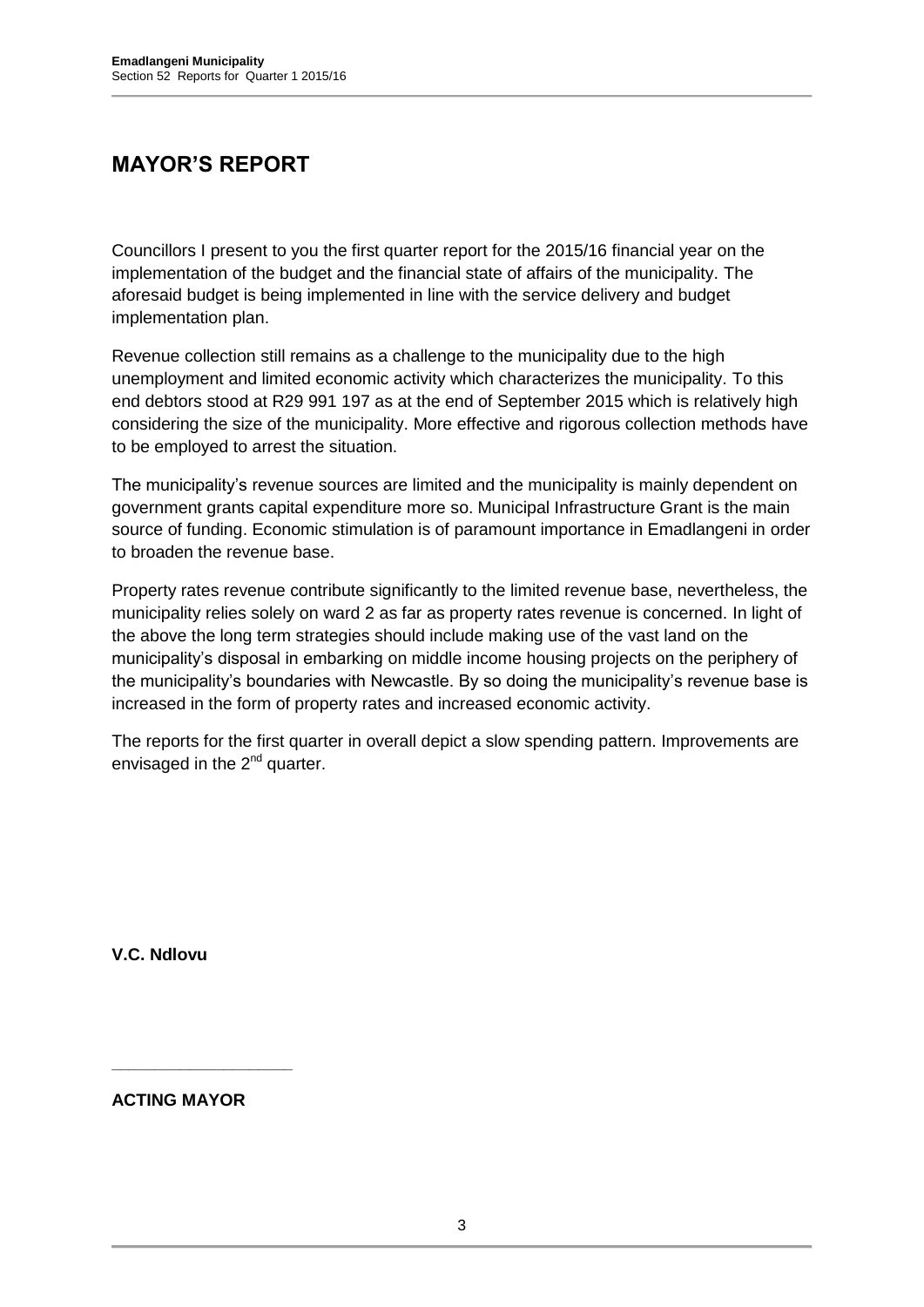# **RESOLUTIONS**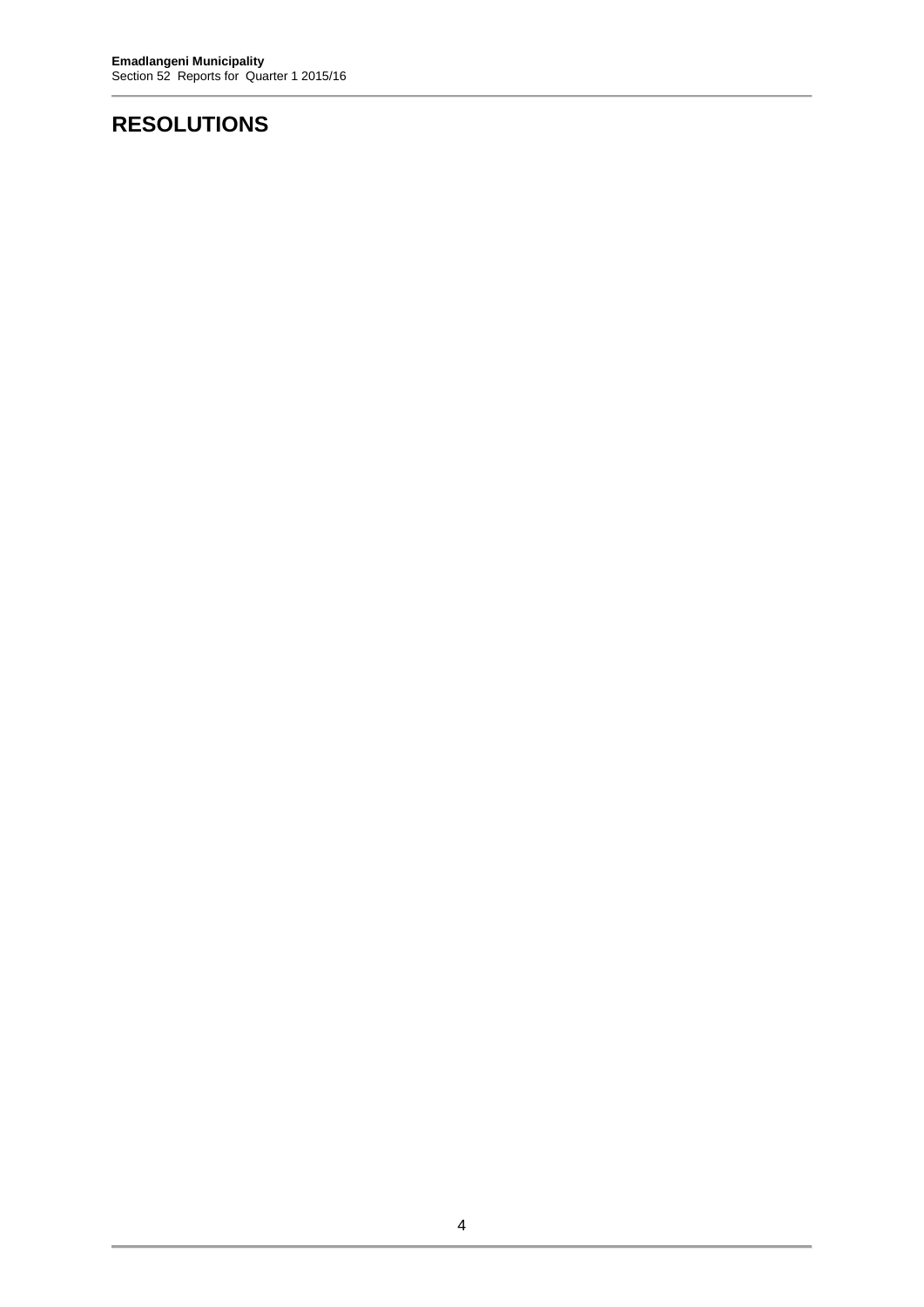## **EXECUTIVE SUMMARY**

#### **Revenue**

The budgeted total revenue for the  $1<sup>st</sup>$  quarter was R21 987 527 compared to actual accrued and billed for the same period of R27 756 088.The 26% favourable variance can chiefly be attributed to the annual property rates billings done in the first quarter, the budget is smoothened out in contrast to the actual billings on property rates. Nevertheless on certain line items the variance between budget and actual has been negative, notably rental of facilities and equipment which recorded a negative variance.

#### **Operational Expenditure**

The overall operational budget for the 1<sup>st</sup> quarter was R17 166 563 in contrast to actual expenditure of R14 357 052 representing a variance of 16%. This is partly explained by vacant key positions which have not been filled. Other non-cash accounting entries also contribute.

#### **Capital Expenditure**

The total capital expenditure budget for the  $1<sup>st</sup>$  quarter amounts to R6 223 940 compared to the actual expenditure of R2 653 806.5 which translates to 57% negative variance. The variance is attributed chiefly to infrastructure projects and major contracts which have yet started in earnest. Appointments are expected to be finalised in the  $2<sup>nd</sup>$  quarter.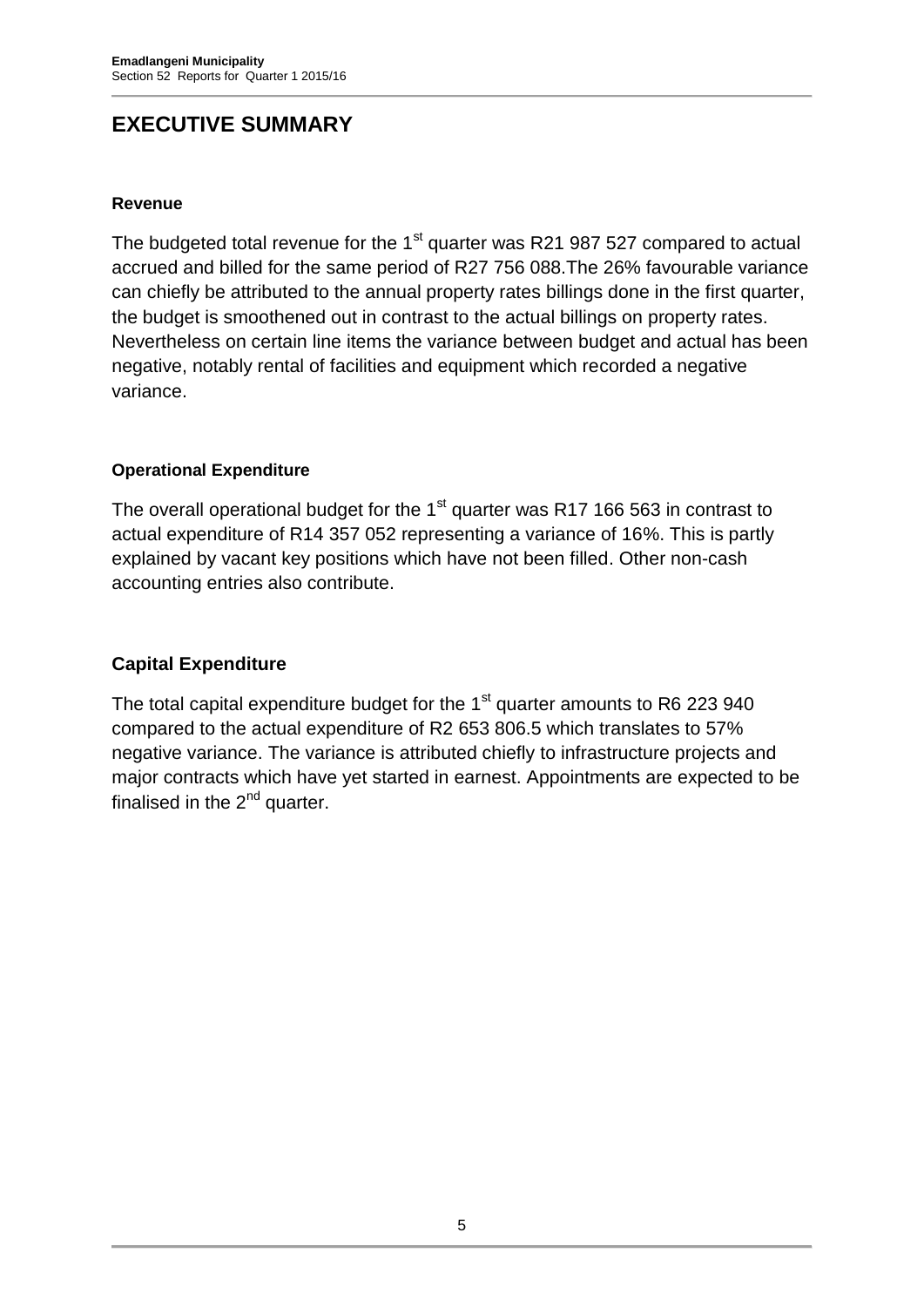# **IN YEAR BUDGET STATEMENT TABLES**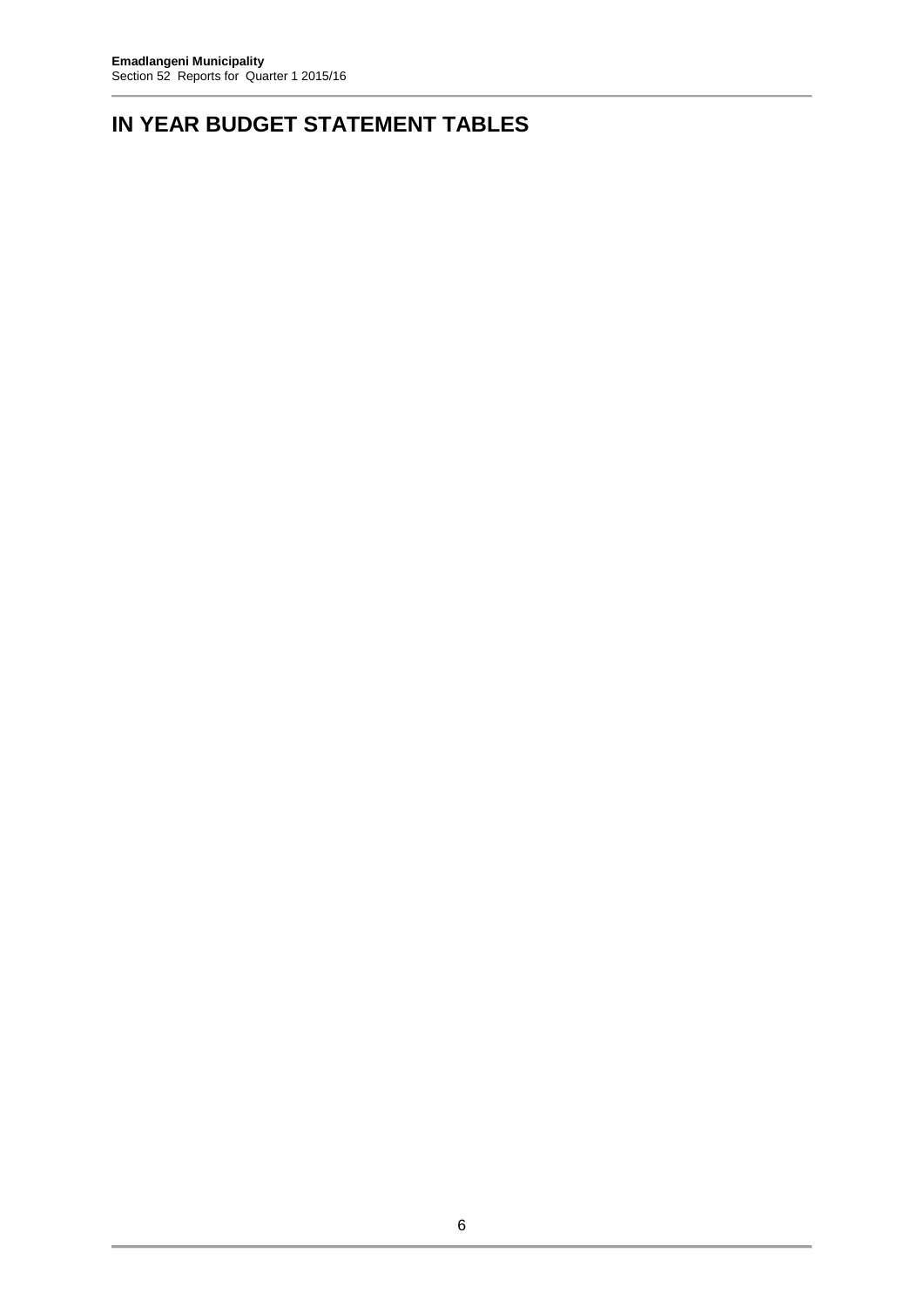## **DEBTORS ANALYSIS**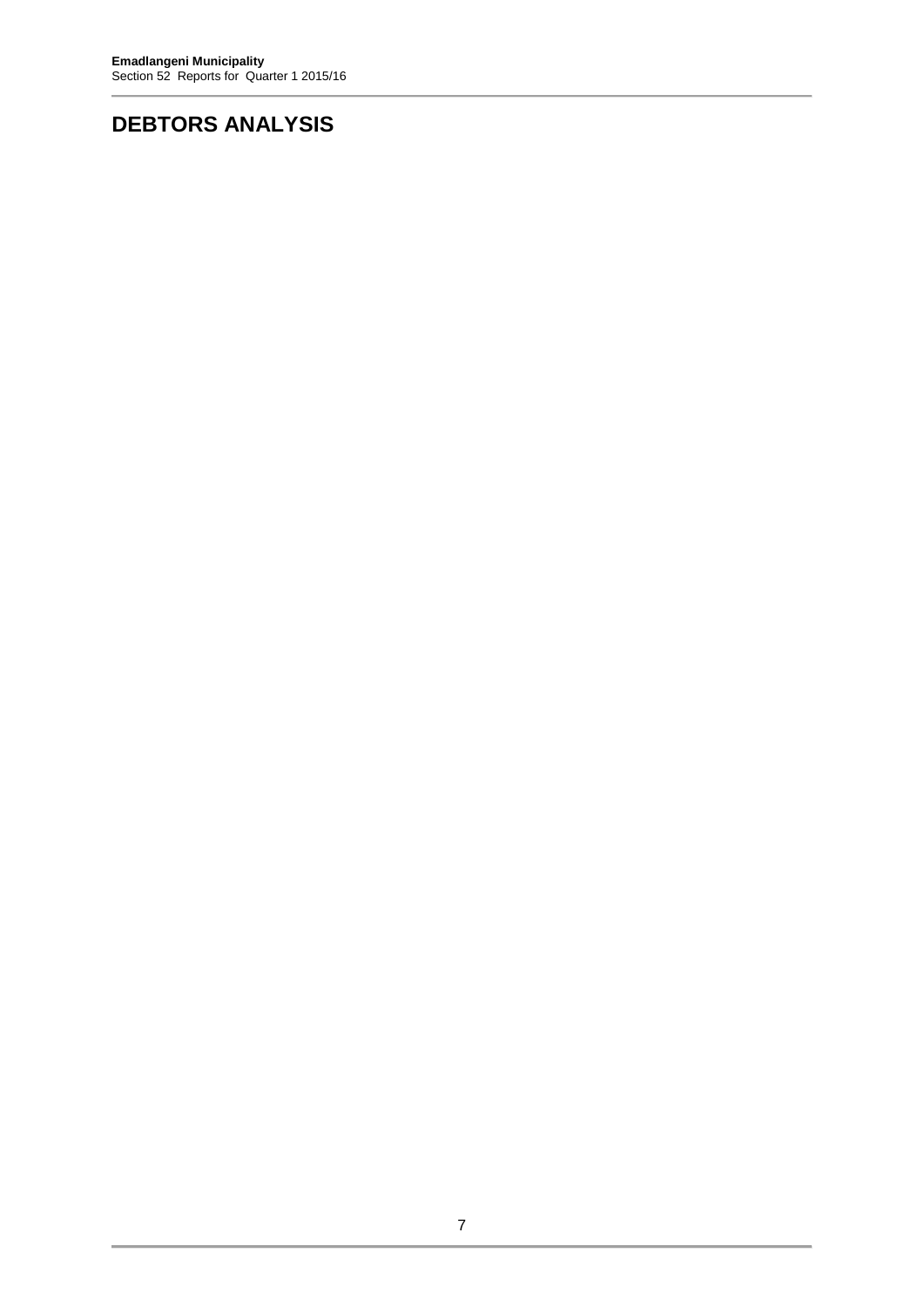#### **DEBTORS ANALYSIS**

| Year | <b>Month</b> |               |      |                                                                           | $0 -$        | $31 -$       | $61 -$       | $91 -$       | $121 -$  | $151 -$      | 181 Days - | Over 1       | <b>Total</b> |
|------|--------------|---------------|------|---------------------------------------------------------------------------|--------------|--------------|--------------|--------------|----------|--------------|------------|--------------|--------------|
| End  | End          | Mun           | ltem | Detail                                                                    | 30 Days      | 60 Days      | 90 Days      | 120 Days     | 150 Days | 180 Days     | 1 Year     | Year         |              |
|      | 2016 M03     | <b>KZN253</b> | 1100 | Debtors Age Analysis By Income Source                                     |              |              |              |              |          |              |            |              |              |
|      |              |               | 1200 | Trade and Other Receivables from Exchange Transactions - Water            | $\Omega$     | $\mathbf{0}$ | $\mathbf{0}$ | $\Omega$     |          | $\Omega$     |            |              |              |
|      |              |               | 1300 | Trade and Other Receivables from Exchange Transactions - Electricity      | 769 737      | 588 534      | 454 509      | 422 361      | 349 720  | 328 714      | 593 439    | 3 713 182    | 8 2 2 19 6   |
|      |              |               | 1400 | Receivables from Non-exchange Transactions - Property Rates               | 852 224      | 289 482      | 5 280 327    | 188 992      | 177 972  | 169 427      | 1 032 344  | 6 119 871    | 14 110 639   |
|      |              |               | 1500 | Receivables from Exchange Transactions - Waste Water Management           | $\Omega$     | $\mathbf{0}$ | $\mathbf{0}$ | $\Omega$     |          | $\mathbf{0}$ |            |              |              |
|      |              |               | 1600 | Receivables from Exchange Transactions - Waste Management                 | 133 733      | 100 074      | 85 680       | 72 278       | 63 577   | 60 893       | 367 901    | 2 0 35 204   | 2 919 340    |
|      |              |               | 1700 | Receivables from Exchange Transactions - Property Rental Debtors          | 44 812       | 17 473       | 21 343       | 14 722       | 11 29 6  | 12 172       | 65 316     | 799 668      | 986 802      |
|      |              |               | 1810 | Interest on Arrear Debtor Accounts                                        | 196 806      | 172 562      | 143 387      | 117 083      | 114 829  | 112 549      | 1 020 663  | 2 159 776    | 4 037 655    |
|      |              |               | 1820 | Recoverable unauthorised, irregular or fruitless and wasteful Expenditure | $\mathbf{0}$ | $\mathbf{0}$ | $\mathbf{0}$ | $\mathbf{0}$ |          |              |            | $\mathbf{0}$ |              |
|      |              |               | 1900 | Other                                                                     | $-505689$    | $-222038$    | $-55943$     | $-9973$      | $-3817$  | $-7114$      | $-18730$   | 539 929      | $-283375$    |
|      |              |               | 2000 | <b>Total By Income Source</b>                                             | 1491623      | 946 087      | 5 929 303    | 805 463      | 713 577  | 676 641      | 4 060 933  | 15 367 630   | 29 991 257   |
|      |              |               | 2100 | Debtors Age Analysis By Customer Group                                    |              |              |              |              |          |              |            |              |              |
|      |              |               | 2200 | Organs of State                                                           | 370 563      | 375 330      | 5 344 380    | 290 871      | 270 267  | 246 923      | 1 363 331  | 3 489 620    | 11 751 285   |
|      |              |               | 2300 | Commercial                                                                | 373 267      | 151 714      | 121 314      | 103 222      | 78 678   | 80 332       | 500 246    | 1899080      | 3 307 853    |
|      |              |               | 2400 | Households                                                                | 471 279      | 261 434      | 223 904      | 228 311      | 195 624  | 183770       | 1 211 443  | 6 088 987    | 8 8 64 7 52  |
|      |              |               | 2500 | Other                                                                     | 276 514      | 157 609      | 239 705      | 183 059      | 169 008  | 165 616      | 985 913    | 3 889 943    | 6 067 367    |
|      |              |               | 2600 | <b>Total By Customer Group</b>                                            | 1 491 623    | 946 087      | 5 929 303    | 805 463      | 713 577  | 676 641      | 4 060 933  | 15 367 630   | 29 991 257   |
|      |              |               |      |                                                                           |              |              |              |              |          |              |            |              |              |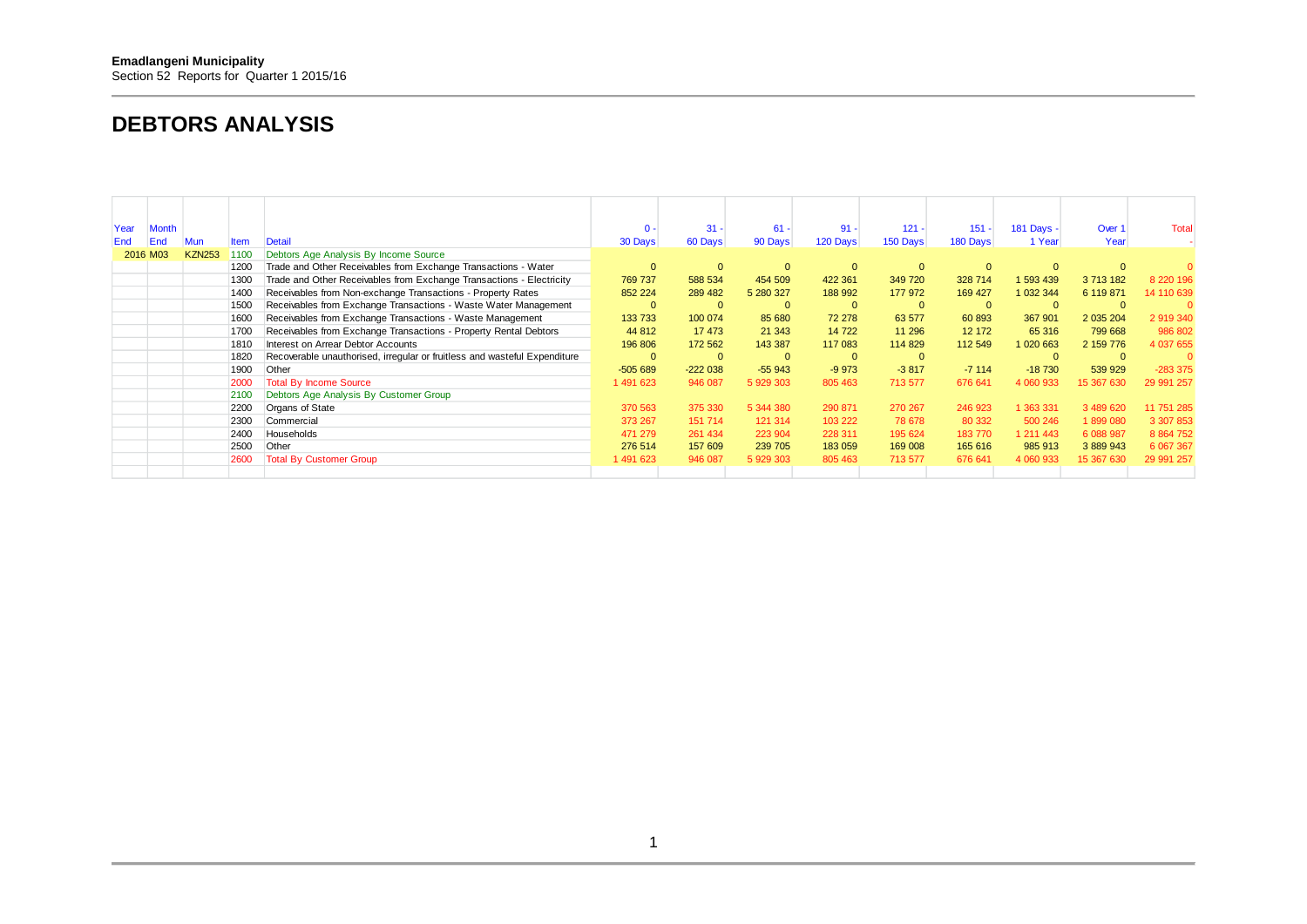#### **CREDITORS' ANALYSIS**

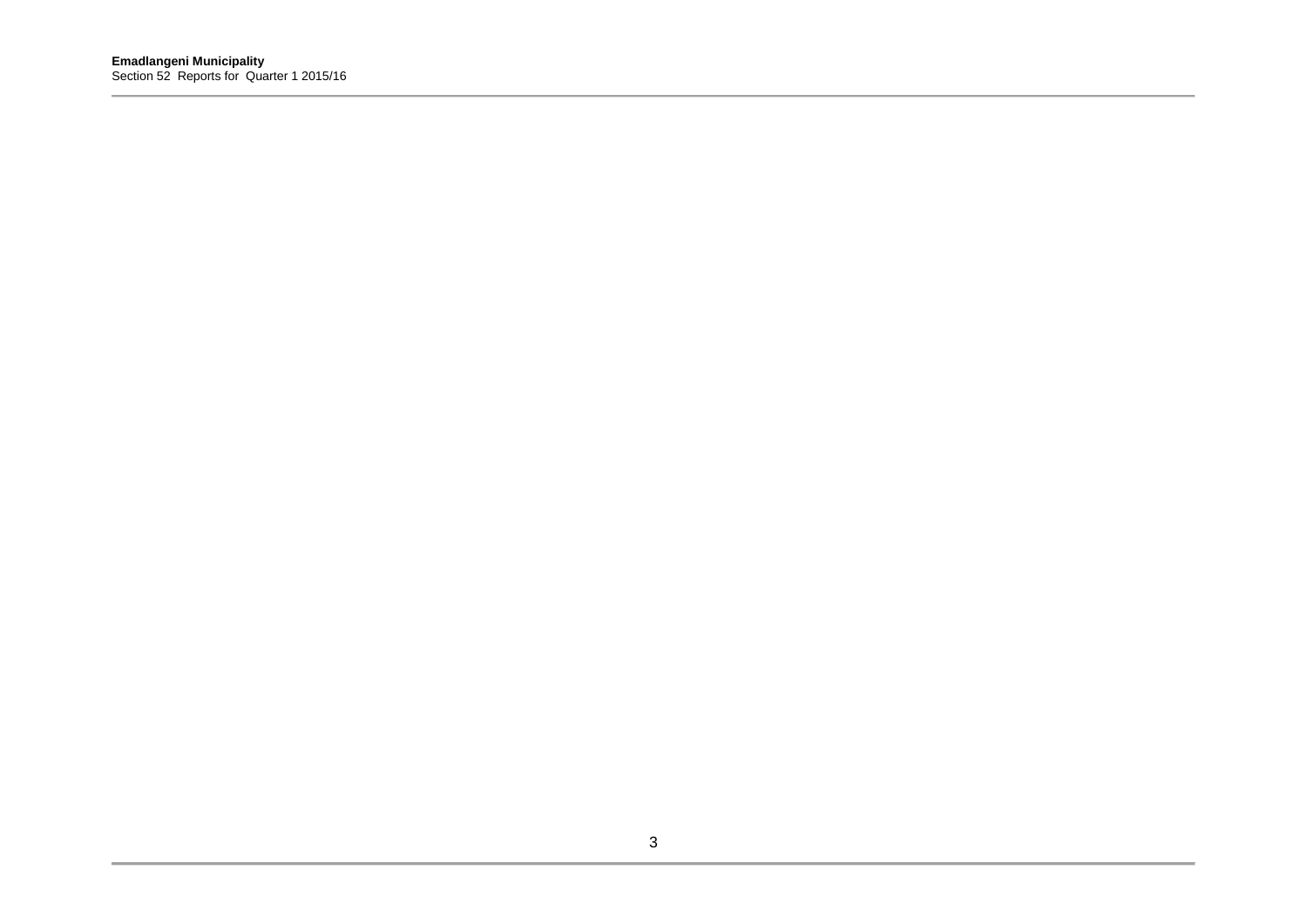## **INVESTMENT PORTFOLIO**

|    | No. Investement Account Description           | <b>Bank Account No.</b> | Vote      | <b>Balance as at</b> | <b>Receipts</b>          | Withdrawals              | <b>Interest</b> | <b>Bank</b><br><b>Charges</b> | <b>Balance as at</b> |
|----|-----------------------------------------------|-------------------------|-----------|----------------------|--------------------------|--------------------------|-----------------|-------------------------------|----------------------|
|    |                                               |                         |           | 1 July 2015          | 2015/2016                | 2015/2016                | 2015/2016       | 2015/2016                     | 30 September<br>2015 |
|    |                                               |                         |           |                      |                          |                          |                 |                               |                      |
|    | <b>Housing Operating Account</b>              | 06 850 094 7-033        | 7000/7004 | 512 270.00           | $\overline{\phantom{a}}$ |                          | 6919.19         |                               | 519 189.19           |
|    | Municipal Systems Implementation Grant 4      | 06 850 094 7 - 032      | 7000/7042 | 270 697.88           |                          |                          | 3656.29         |                               | 274 354.17           |
| 5  | Municipal Infrastructure Grant                | 26 858 661 6 - 001      | 7000/7031 | 4 381 894.73         |                          |                          | 61 415.11       |                               | 4 443 309.84         |
| 6  | Repair of 376 Houses                          | 06 850 418 7 - 001      | 7000/7012 | 1879969.84           | $\overline{\phantom{a}}$ | $\overline{\phantom{a}}$ | 25 853.11       | $\sim$                        | 1 905 822.95         |
|    | 7 Equitable Share (General Investments)       | 06 850 094 7 - 030      | 7000/7004 | 1259038.25           | ٠                        |                          | 17 207.61       | $\sim$                        | 1 276 245.86         |
| 8  | Small Town Rehabilitation Grant               | 06 850 094 7 -034       | 7000/7052 | 308 568.07           |                          |                          | 4 167.80        |                               | 312 735.87           |
| 9  | <b>Library Grant</b>                          | 06 850 094 7 -036       | 7000/7061 | 141 676.48           |                          |                          | 1913.61         |                               | 143 590.09           |
|    | 10 Infrastructure Sports Facilities           | 42 880 052 1 - 001      | 7000/7067 | 73 932.91            | $\overline{\phantom{a}}$ |                          | 923.42          |                               | 74 856.33            |
| 11 | VAT Refund Account                            | 42 880 052 1 - 002      | 7000/7068 | 5762094.07           |                          |                          | 78 746.09       |                               | 5 840 840.16         |
|    | 12 Nguni Cattle                               | 42 880 052 1 - 003      | 7000/7071 | 99 934.31            |                          |                          | 1 3 1 5 . 5 5   |                               | 101 249.86           |
|    | 14 FMG 2012/2013                              | 06 850 094 7 - 038      | 7000/7075 | 449 695.61           |                          |                          | 6 302.78        |                               | 455 998.39           |
|    | 16 Infrastructure Sports Facilities 2012/2013 | 06 850 094 7 - 041      | 7000/7081 | 44 051.44            | $\blacksquare$           | $\overline{\phantom{a}}$ | 596.70          |                               | 44 648.14            |
|    | 17 Municipal Infrastructure 2012/2013         | 06 850 094 7 - 042      | 7000/7083 | 35 253.39            |                          |                          | 477.53          |                               | 35 730.92            |
|    | 18 Fixed Deposit Account                      | 037165019-073           | 7000/7085 |                      |                          |                          |                 |                               | 300 000.00           |
|    | 22 Library 2013/2014                          | 06 850 094 7 - 046      | 7000/7093 | 324 245.94           |                          |                          | 4544.52         |                               | 328 790.46           |
| 24 | Integrated Electricifation Grant 2013/2014    | 06 850 0947 - 048       | 7000/7097 | 674 646.15           | $\blacksquare$           | 584 000.00               | 1 3 1 4 . 2 2   | $\overline{\phantom{a}}$      | 91 960.37            |
| 25 | Infrastructure Sports Facilities 2014/2015    | 06 850 0947 - 049       | 7000/7098 | 72 813.69            |                          |                          | 986.31          |                               | 73 800.00            |
| 26 | <b>Proceeds From Auction</b>                  | 06 850 0947 - 050       | 7000/7099 | 644 203.31           |                          |                          | 9 0 28.93       |                               | 653 232.24           |
|    | 32 INEG 2014/2015                             | 06 850 0947 - 061       | 7000/7070 | 706 789.85           | $\overline{\phantom{a}}$ |                          | 9 9 0 6.11      |                               | 716 695.96           |
|    | 33 Library Grant 2014/2015                    | 06 850 0947 - 062       | 7000/7072 | 255 680.75           | $\blacksquare$           |                          | 3583.53         |                               | 259 264.28           |
| 34 | Bensdorp Sportsfield 2014/2015                | 06 850 0947 - 063       | 7000/7080 | 1 015 552.06         |                          |                          | 14 233.62       |                               | 1029 785.68          |
| 37 | MSIG 2015/2016                                | 428800521 - 005         | 7000/7064 |                      | 930 000.00               |                          | 5 857.30        |                               | 935 857.30           |
|    | 38 MIG 2015/2015                              | 06 850 0947 -064        | 7000/7063 |                      | 5 000 000.00             |                          | 31 490.90       |                               | 5 031 490.90         |
|    |                                               |                         |           | 16 934 986.07        | 5 930 000.00             | 584 000.00               | 290 440.23      | $\blacksquare$                | 24 849 448.96        |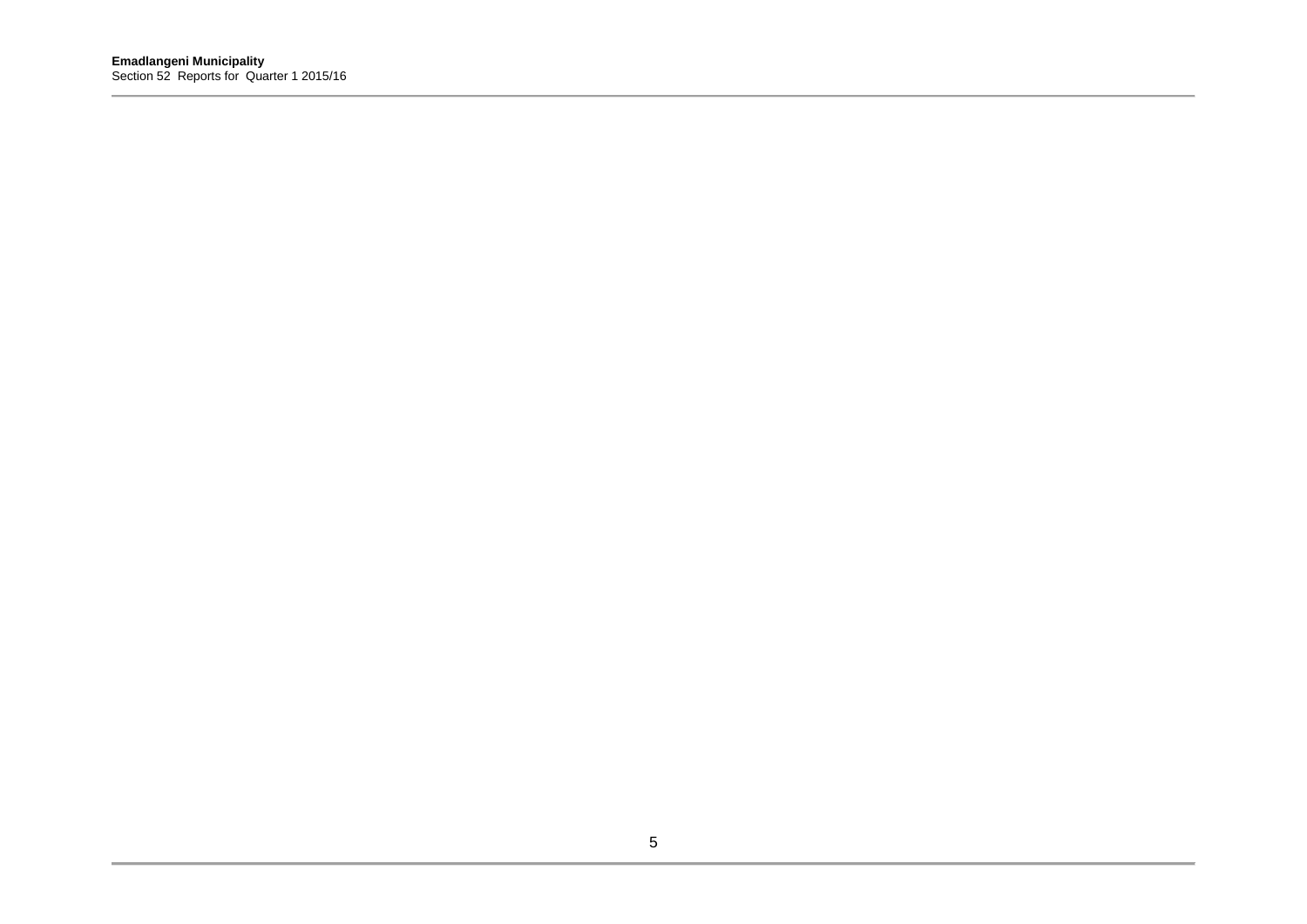## **ALLOCATION AND GRANT RECEIPTS AND EXPENDITURE**

|                   | <b>Grants Register Summary 2015/2016</b>  |                                   |         |                               |                      |                 |                    |                             |                              |
|-------------------|-------------------------------------------|-----------------------------------|---------|-------------------------------|----------------------|-----------------|--------------------|-----------------------------|------------------------------|
|                   | <b>Conditional Grant Listing</b>          |                                   |         |                               | <b>Balance as at</b> | <b>Receipts</b> | <b>Expenditure</b> | <b>Balance as at</b>        | <b>Balance per</b><br>ledger |
| No.               | <b>Grant Type</b>                         | <b>General Ledger</b><br>Vote no. | WP Ref. | <b>Investments</b><br>WP Ref. | 1 July 2015          | 2015/2016       | 2015/2016          | <b>30 September</b><br>2015 | 30 September<br>2015         |
|                   | Finance Management Grant                  | 9400/9402                         |         |                               |                      | 800 000.00      | 273 502.67         | 526 497.33                  | 526 497.33                   |
|                   | <b>MSIG 08/09</b>                         | 9400/9415                         |         |                               |                      | 930 000.00      | 78 000.00          | 852 000.00                  | 852 000.00                   |
|                   | Municipal Infrastructure Grant            | 9400/9411                         |         |                               | 0.02                 | 5 000 000.00    | 3 191 176.08       | 808 823.94                  | 808 823.90                   |
|                   | Repair of 376 Houses                      | 9400/9401                         |         |                               | 903 525.28           |                 |                    | 903 525.28                  | 903 525.28                   |
| $12 \overline{ }$ | <b>Library Grant</b>                      | 9400/9424                         |         |                               | 95.59                | 723 000.00      | 129 783.49         | 593 312.10                  | 593 312.10                   |
| 13                | Sports Grant                              | 9400/9425                         |         |                               |                      | -               | 30 000.00          | (30 000.00)                 | (30 000.00)                  |
| 14                | <b>IEPWP Grant</b>                        | 9400/9427                         |         |                               |                      | 412 000.00      | 199 900.00         | 212 100.00                  | 212 100.00                   |
| 15                | Integrated National Electrification Grant | 9400/9432                         |         |                               |                      | 500 000.00      | 709 455.26         | 790 544.74                  | 790 544.74                   |
| 16                | Sportfields Grant                         | 9400/9433                         |         |                               |                      | $\blacksquare$  |                    | 801 702.13                  | 801 702.13                   |
|                   |                                           |                                   |         |                               |                      |                 |                    |                             |                              |
|                   | <b>TOTALS</b>                             |                                   |         |                               | 903 620.89           | 10 365 000.00   | 4 611 817.50       | 7 458 505.51                | 7 458 505.48                 |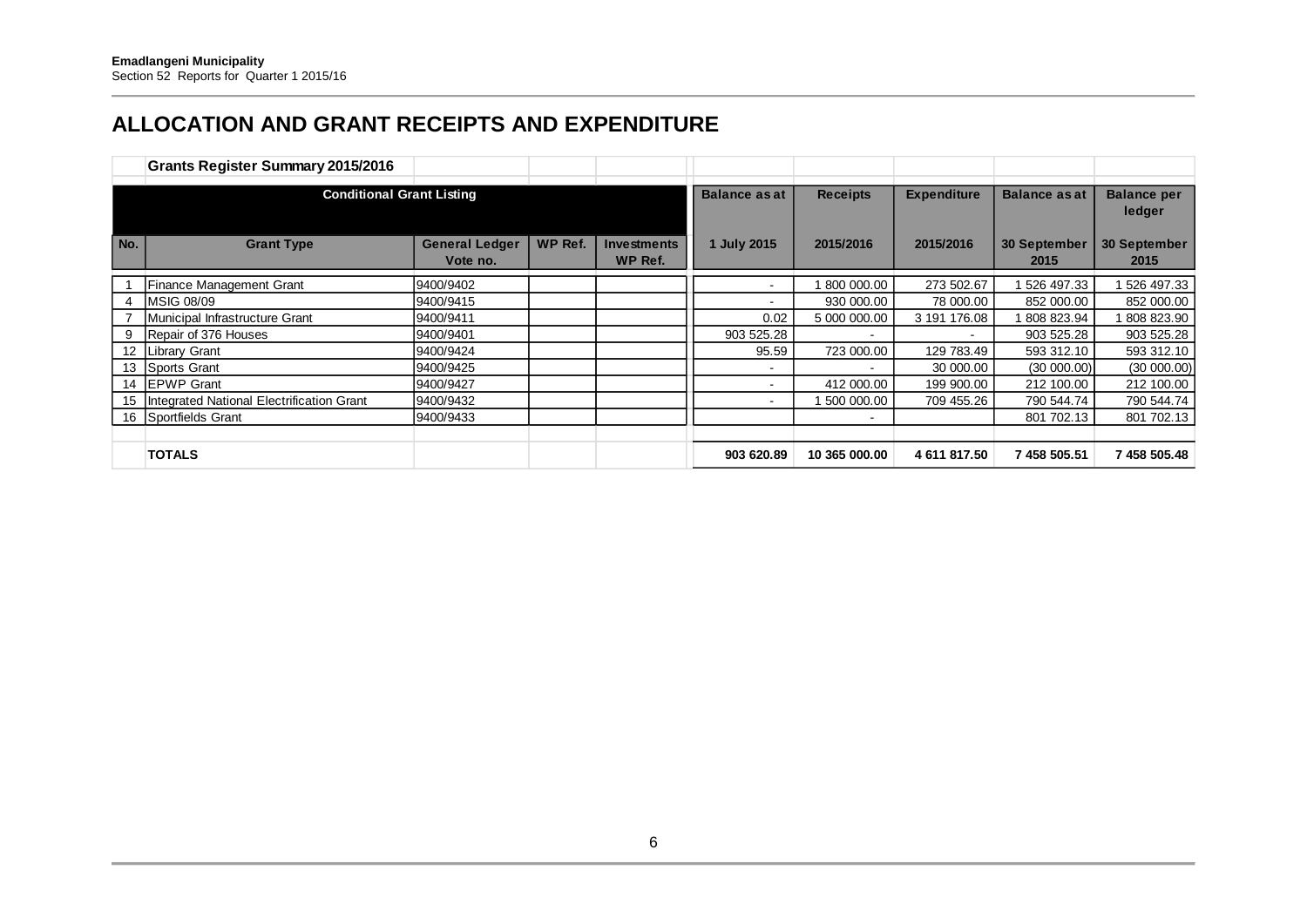### **ALLOCATION AND GRANT RECEIPTS AND EXPENDITURE**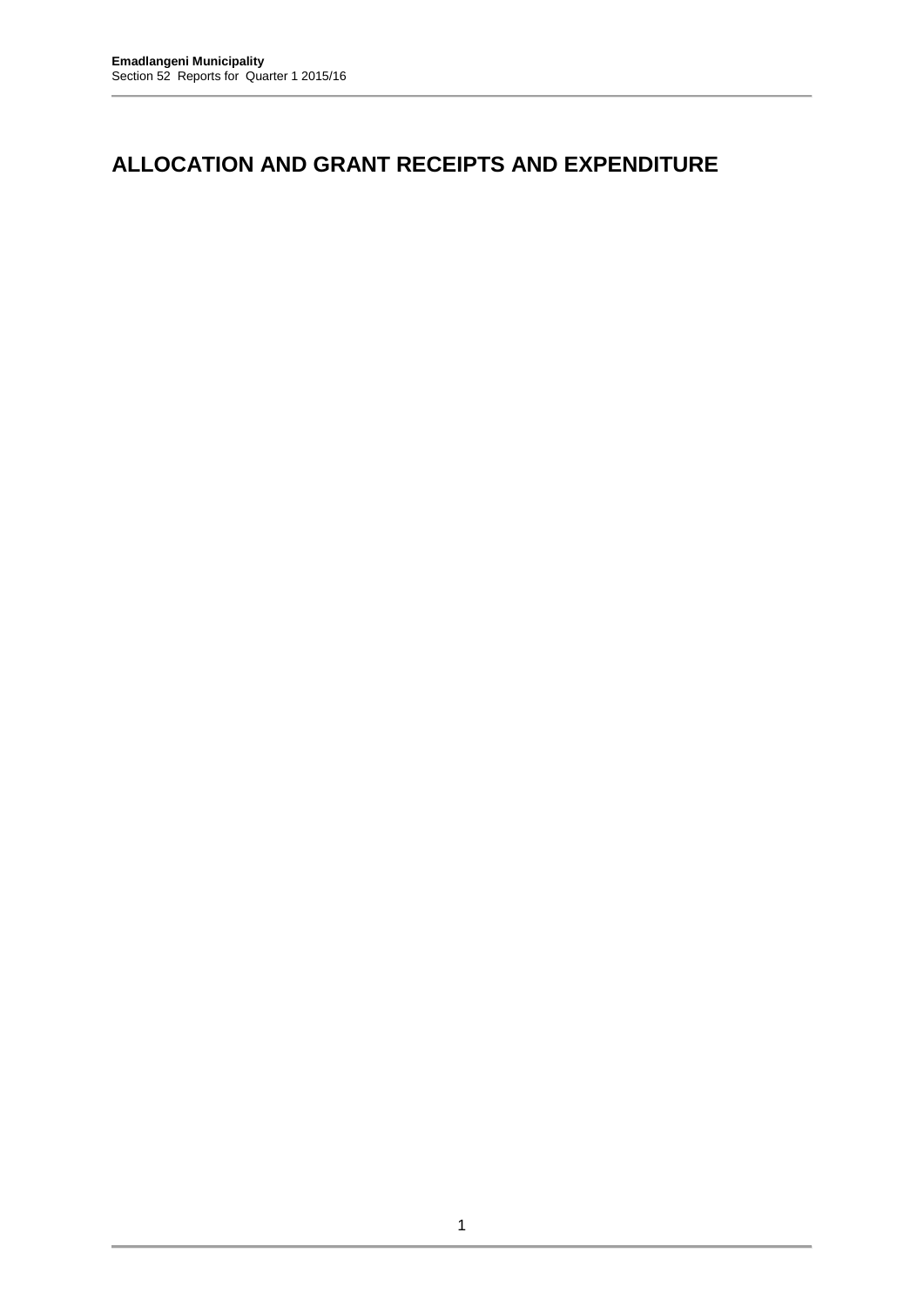### **COUNCILLOR ALLOWANCES AND EMPLOYEE BENEFITS**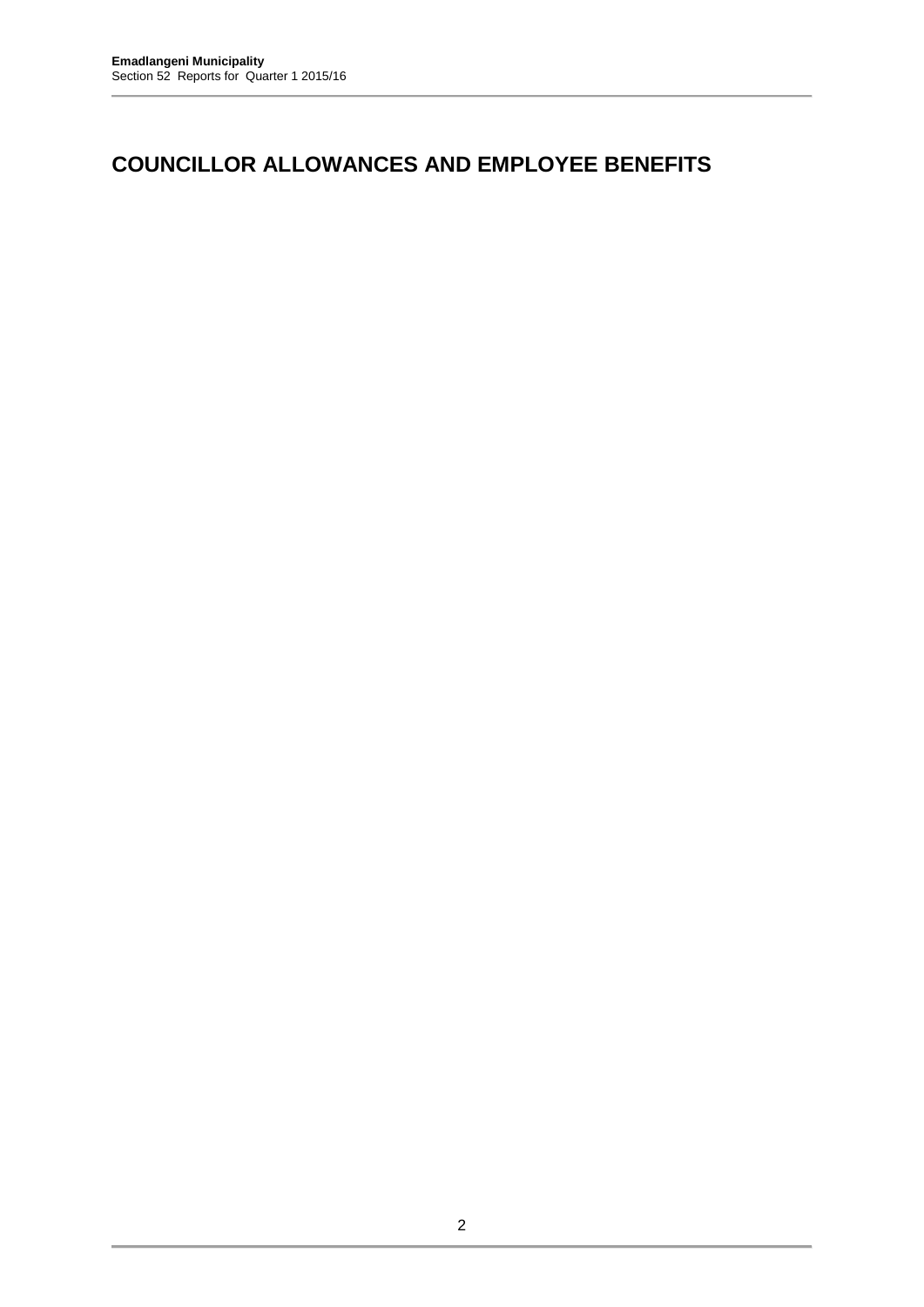## **MATERIAL VARIANCES TO SDBIP**

Refer to Organisational Scorecard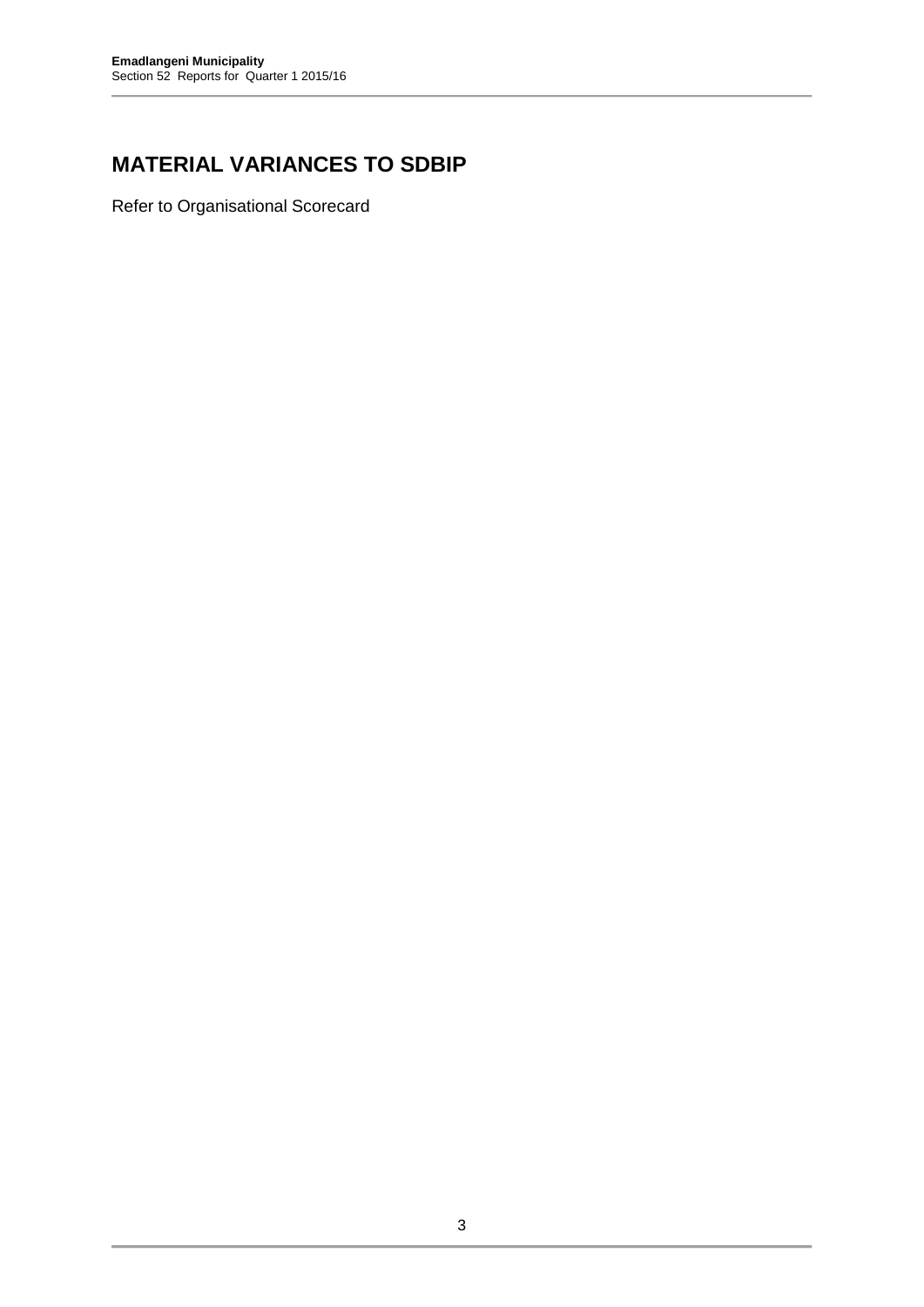## **CAPITAL PROGRAMME PERFORMANCE**

| <b>Capital expenditure vs Budget</b> |                           |              |                      |
|--------------------------------------|---------------------------|--------------|----------------------|
|                                      |                           |              |                      |
|                                      | Original<br><b>Budget</b> | Year to date | % of budget<br>spent |
|                                      |                           |              |                      |
| <b>LAND AND BUILDINGS</b>            | 2 000 000.00              |              | 0.00                 |
|                                      |                           |              |                      |
| <b>INFRASTRUCTURE ASSETS</b>         | 21 445 760.00             | 2 498 055.83 | 11.65                |
|                                      |                           |              |                      |
| <b>OTHER ASSETS</b>                  | 1 200 000.00              | 155 750.67   | 12.98                |
|                                      |                           |              |                      |
| <b>MOTOR VEHICLES</b>                | 250 000.00                |              | 0.00                 |
|                                      |                           |              |                      |
|                                      |                           |              |                      |
|                                      | 24 895 760.00             | 2 653 806.50 |                      |
|                                      |                           |              |                      |